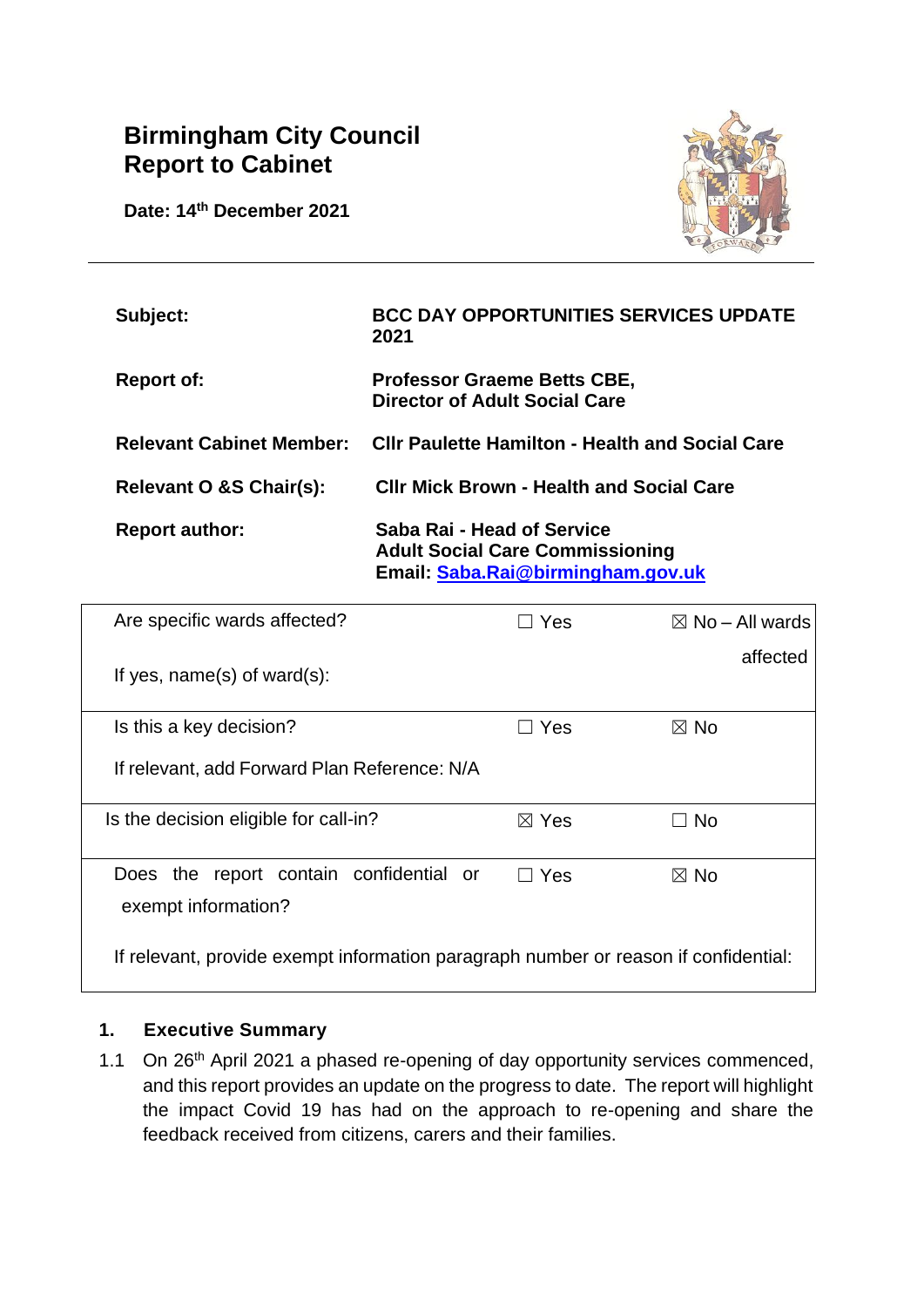## **2. Recommendations**

## 2.1 The Cabinet:

- 2.1.1 Notes the progress to date with the re-opening of building-based day opportunities services (day centres) for the citizens of Birmingham.
- 2.1.2 Approves permission to commission a co-production partner to support the delivery of a review of Day Opportunity Services in the light of the pandemic and any lasting impact.
- 2.1.3 Notes that a report will be presented to Cabinet in July 2022 with a proposal that will describe how the review will be co-produced and the required timescales for this to happen.

## **3. Background**

- 3.1 Following government guidance in March 2020, building based day opportunities services (day centres) were closed to comply with national government guidance and public health protection and infection control measures related to the Covid 19 pandemic.
- 3.2 Following the relaxing of restrictions announced by Government on 22nd February 2021, and published Covid 19 Response – Spring 2021 'Roadmap out of Lockdown'; the Director of Adult Social Care under '**Covid 19 delegated decision making under part E3.3 of Birmingham City Council's Constitution'** approved the re-opening of building based day opportunity services (day centres) (**Appendix A**)
- 3.3 Building based day opportunity services (day centres) commenced a phased reopening from 26th April 2021.

# **4. Building Based Day Opportunity Services (Day Centres)**

- 4.1 Day Centres are provided both internally by Birmingham City Council and externally by a range of providers.
- 4.2 There are 9 internal day centres, 4 of which also have gardening projects. These centres are accessed primarily by citizens with a learning and/or physical disability.
- 4.3 In addition, there are 45 external day care providers in Birmingham and neighbouring authorities offering building-based day centre services from 57 separate sites, which support citizens funded by Adult Social Care. These day centres are accessible to adults with dementia, learning disabilities, autism, sensory impairment and physical disabilities and older adults.
- 4.4 As of 31st October 2021 all day centres have reopened. Figures for both prepandemic and current attendance are shown below (Table 1).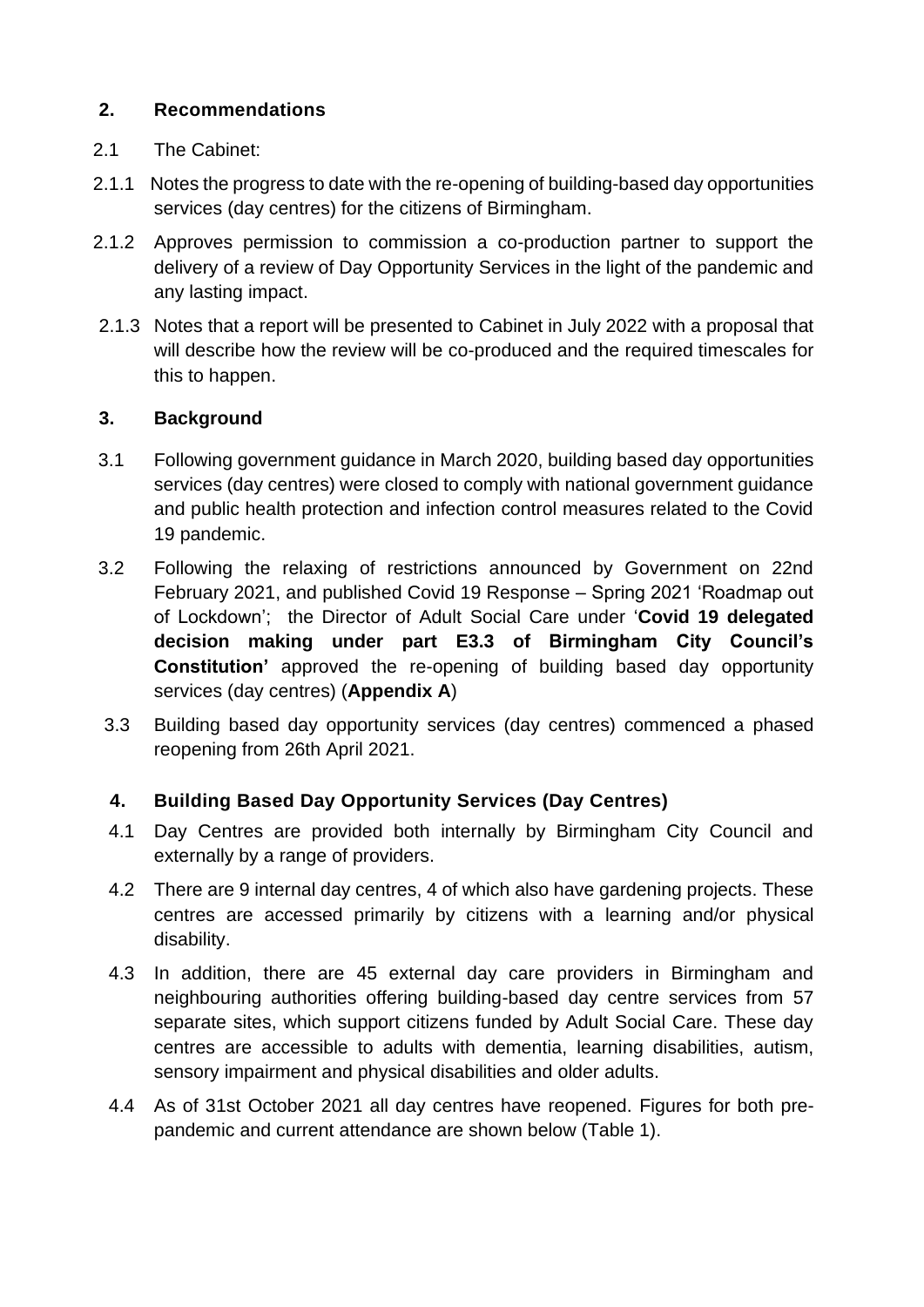

Table 1 – attendance at day centres

- 4.5 The table above shows that attendance at day centres is currently below its prepandemic levels. This is partly due to building based restrictions in some centres that limits the capacity that can be accommodated to allow for physical distancing. It is also the result of a range of service user risk factors that are reflected in Section 7 Risk Management. Notwithstanding this, the numbers of citizens attending day centres (weekly occupancy), as well as the numbers of day centres that have re-opened has gradually increased since phased reopening began from 26th April 2021. By July 2021, as reported to the Health and Social Care Overview and Scrutiny Committee - 88% of internal and 86% of external day centres had re-opened. As of 31st October 2021, all day centres are now open.
- 4.6 It must be acknowledged that some day centre users are still hesitant to return to day centres whilst the risk of Covid 19 remains prominent. Other citizens have returned and receive both building based contact as well as access to outreach day opportunity services (see section 5 hybrid recovery model). This approach is helping to manage infection control and prevention requirements and enable continued physical distancing within day centres.
- 4.7 To protect citizens and staff from Covid 19, whilst also trying to keep day centres open, providers have formed unique 'care bubbles' of citizens and staff for each day centre. The care bubble ensures that the same citizens and staff have face to face contact with each other. Care bubbles have been highly effective at minimising the spread of Covid 19 infection to other service users within day centres. If someone within a care bubble develops symptoms or tests positive with Covid 19, the whole care bubble will follow government stay at home guidance. Other service users, however, can continue to use the day centre as part of their care bubble.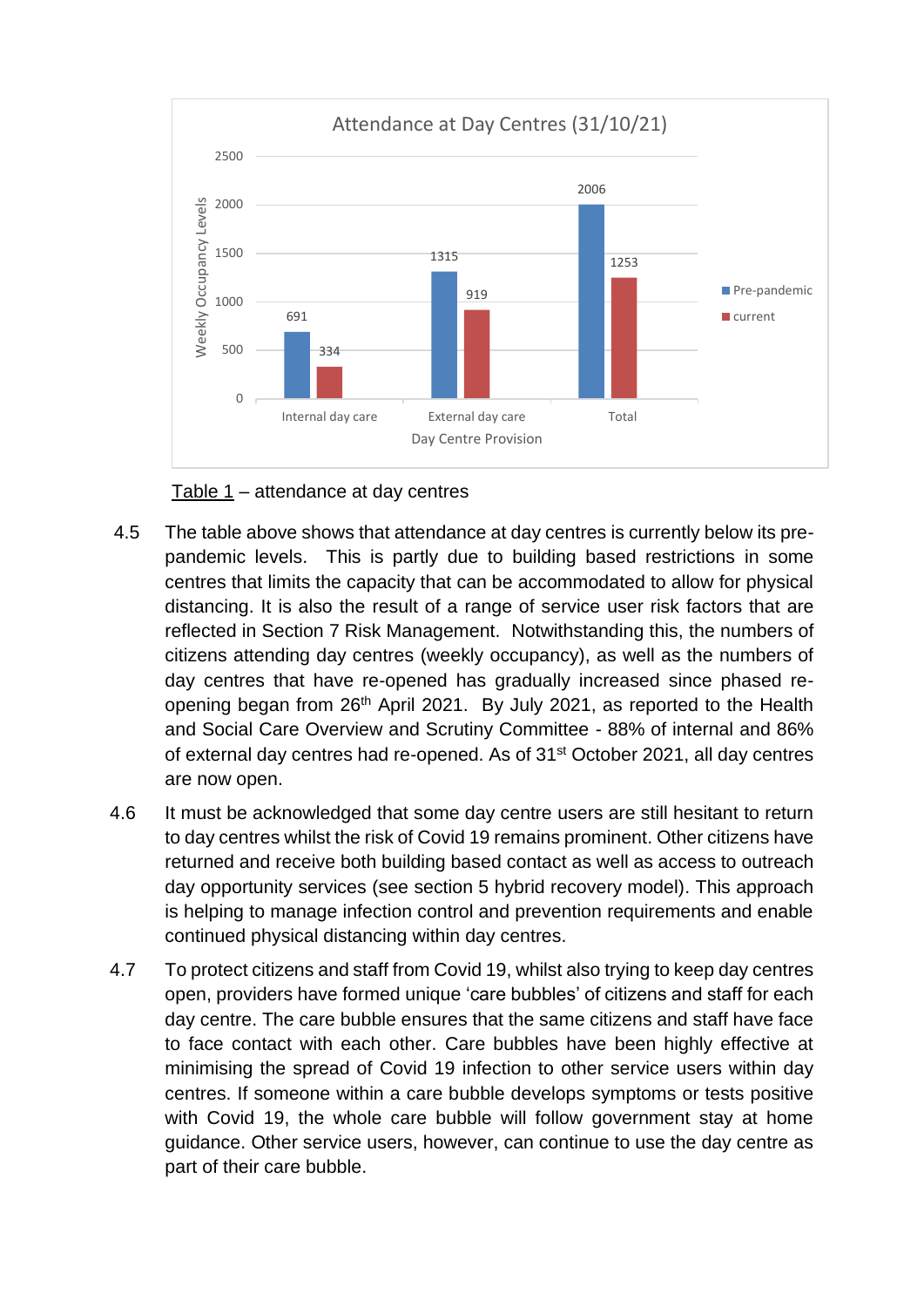# **5. Day Opportunities hybrid recovery model 2021:**

- 5.1 Like many other services across the city, building based day opportunities services have had to adapt in response to Covid 19. During the first lockdown in March 2020, the requirement for social distancing alongside the heightened vulnerability of the citizens using day centres, meant that providing building-based services posed significant risk to citizens, their carers and day centre staff.
- 5.2 Day centre providers at this time had limited options available to support citizens and their families. In response, providers were asked to consider how they could design and implement programmes of outreach support for citizens such that they could continue to provide much needed support. Throughout the closure period, providers innovated and rose to the challenge, by developing and offering a range of practical, creative, therapeutic and educational outreach services. These included the provision of phone and online services, supply of meals, safe and well checks, doorstep and garden visits which were Covid 19 compliant, support to carers as well as assistance with medical appointments and shopping deliveries.
- 5.3 During the period March 2020 to 31st March 2021 day centre providers reported regularly on their programmes of outreach support. Table 2 below demonstrates the support provided to citizens during this period. It shows that 28,495 activity packs were distributed, 56,009 phone calls made to citizens and carers and over 9,500 meals provided.

| Phone calls   Online | contacts   garden | Home /<br>visits | Shopping<br>trips | Meals<br>provided   drop offs | Medication   Activity | packs |
|----------------------|-------------------|------------------|-------------------|-------------------------------|-----------------------|-------|
| 56,009               | 21.069            | 15.481           | 2,452             | 9,593                         | 206                   | 28495 |

Table 2: Outreach/online provision

- 5.4 As building based day opportunities services started to re-open from 26<sup>th</sup> April 2021 providers have continued to offer a hybrid service to citizens. The hybrid recovery model offers citizens access to both building based and outreach / online day opportunity services. The hybrid recovery model has been pivotal to enabling providers to keep citizens and staff safe, whilst allowing for adherence to infection prevention measures and offering providers the flexibility to pivot their provision in response to Covid 19 outbreaks or positive test results amongst staff, citizens or their carers.
- 5.5 Outreach support is continuing to be provided for citizens when not attending the centre-based day opportunity services because of restrictions, and for those who choose to delay returning to their centre because of anxiety or health reasons. Where families have chosen not to engage, contact will be maintained via regular check in telephone calls. As an example, during the month of September 2021, a total of 2176 contacts were reported by internal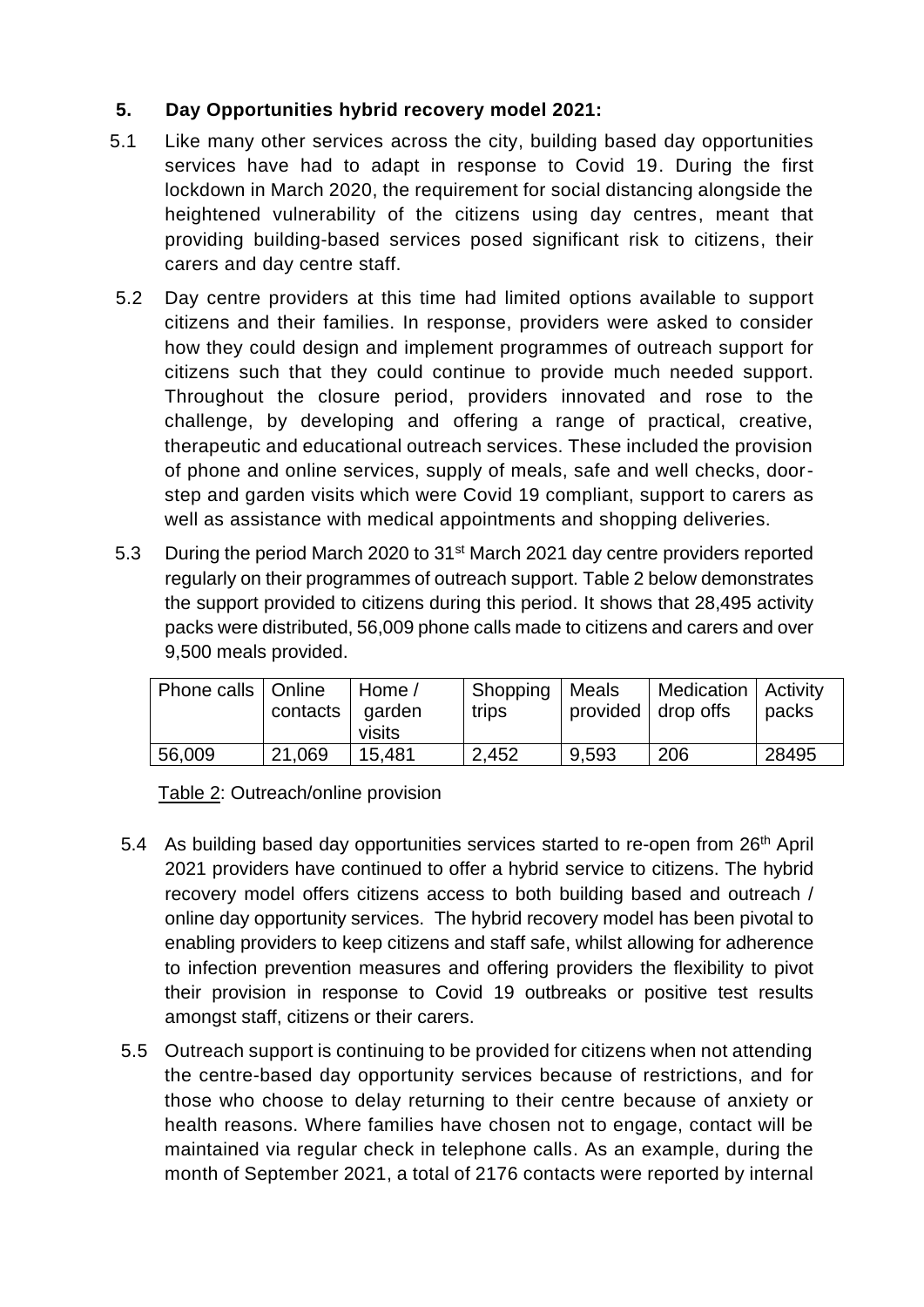and external providers to have been made with citizens, outside of the day centre by telephone, online, or through home and garden visits.

5.6 Monitoring of both centre-based and outreach activity will continue so as to inform the Council about impact on citizens and carers and how the service can continue to respond.

# **6. Communication**

- 6.1 Fundamental to our approach has been keeping citizens and carers at the forefront of our communication plans. Feedback gathered by providers and social workers during 2020 quickly highlighted the significant negative impact that day centre closure was having on many citizens and their families. In response, letters were sent to carers to keep them up to date with the day centre situation. This included information about how to contact Adult Social Care. There were regular welfare calls to citizens and their families. In advance of reopening a team of social workers were allocated to review citizens to support their return to their day centres.
- 6.2 Following the phased reopening of day care centres, carers reported:

*"sighs of relief"* 

*"by and large settling in well."* 

*"During lockdown I was so sad, I missed my friends. I am so happy with coming back." (Citizen)* 

*"For the first time in 12 months they ate their evening meal and slept through the night."* 

*"His challenging behaviours, his swearing & shouting have decreased overnight. This has happened in the first week."* 

*"He is really happy and has adapted to new measures really well."* 

*"For the first time in 12 months my son looked happy."* 

*"Returning to day centres will enable to get back into the office as I have* 

 *been working from home since March 2020." (Carer)* 

*"Lockdown and closure of the centre has taken its toll on their mental health. Now that the centres has reopened on a limited basis they are so happy to be going back and seeing all the people they have missed so much and doing projects within their bubbles! It has given us an insight into how secluded their lives would be without the support of their day service."*

6.3 Citizens have also shared their experiences of having access to the hybrid recovery model of building based and outreach/online activities:

*"I love it. I can work with my Mommy and then I can bring it into the centre when I come in, I love the quizzes because my brother sometimes does it with me!!!*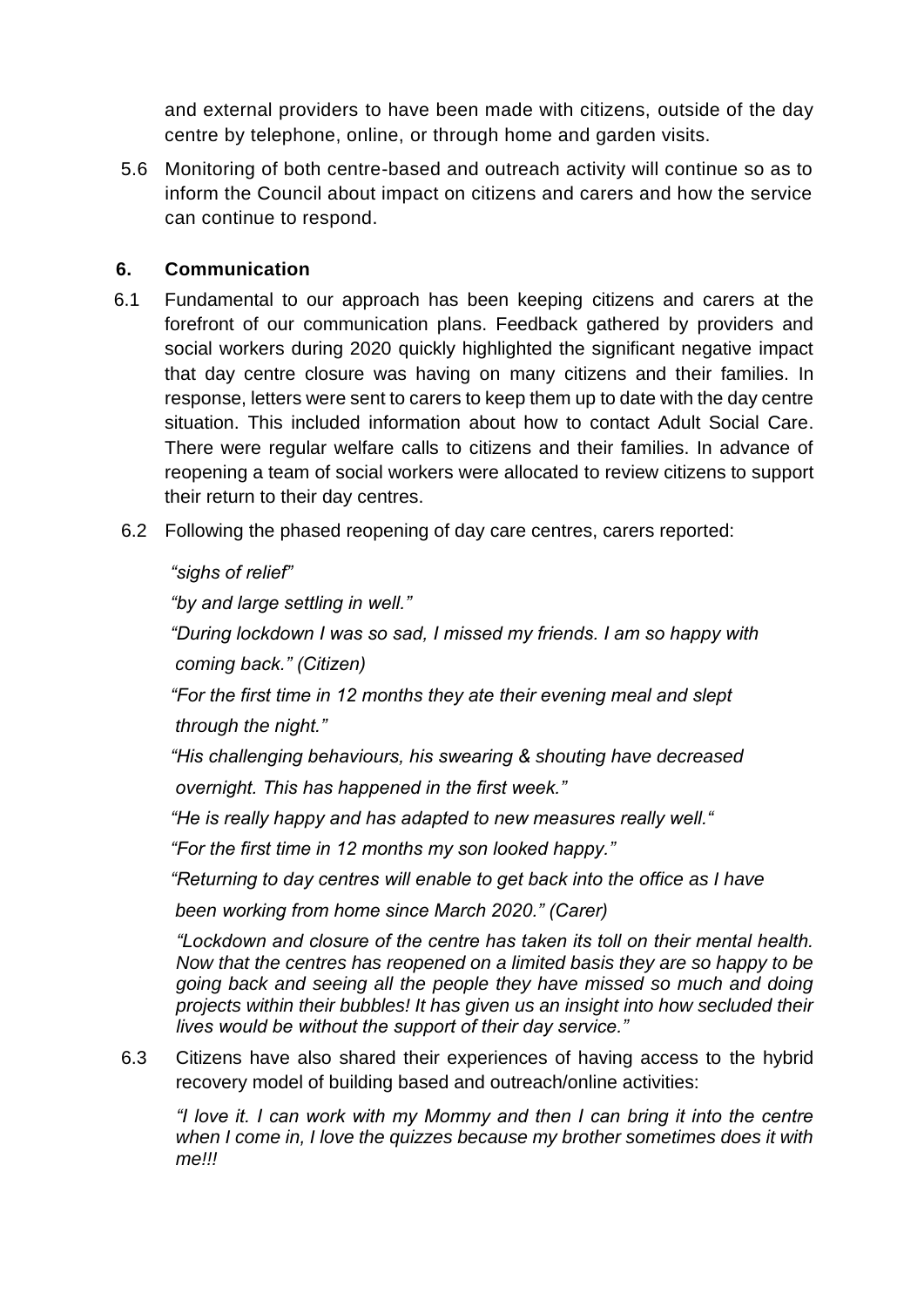*"I love it because I work on my pack in the office, we do our homework together and then she can get rid of me the next day!!! I love having my outreach work assessed by Kim in the centre"* 

*"I work on my day off with my brother's girlfriend and we love working together. She helps me with some of my outreach work and puts it on Facebook for me, I like coming into the centre for 3 days though!!"* 

*"I work on my pack to do my art and craft. I love painting and drawing. The quizzes keep me busy and I love growing my plants that I have from the centre"* 

*"I would rather come to the centre, but I don't mind working on the packs at home because they make me feel better."*

*"It upsets me that I cannot come to the day centre every day. I will be glad when things get back to normal"*

*"I'm happier back at the centre as I couldn't get on with zoom very well with everyone talking."*

- 6.4 Following re-opening, providers have reported that being back in the centre has had a number of benefits for citizens including improvement in: -
	- Self-esteem
	- **Confidence**
	- **Behaviour**
	- Communication skills
	- Mental health and well being
	- Physical health and well being

*"Citizens are happy to return and enjoy some independence and activities of their choice. Enjoyed local walking, enjoyed conversations with staff. Enjoyed being back in a day centre setting."*

*"It's been good to see citizens happy, interacting and having structure and routine again."*

*"The highlight has been coming back into the centre and seeing one another again."*

*"People are happy to be back, there has been good compliance with Covid rules. Students are enjoying activities, spending time outdoors and interacting with others."*

- 6.5 Since 16th March 2020 when all of the external providers were directed to prepare for immediate suspension of day centre activity - over 150 group emails have been sent to inform the providers and the market about all relevant Covid-19 matters.
- 6.6 Since reopening, communication and engagement with external providers has been maintained. An on-line provider meeting was established to enable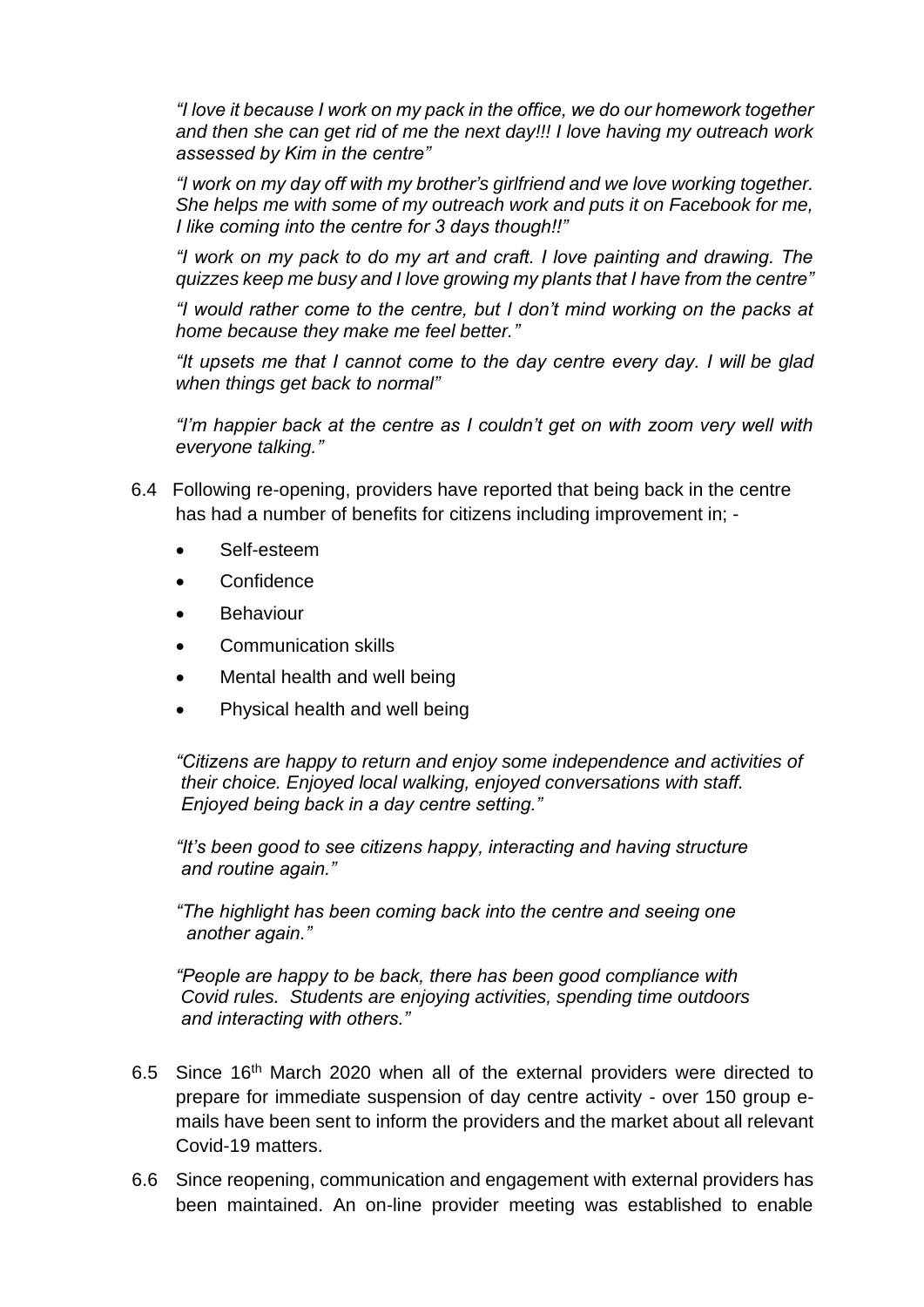providers to raise concerns and issues, as well as to share good practice and learning, whilst problem solving together.

6.7 Over the pandemic Commissioning Officers have attended monthly day opportunities networking meetings led by ADASS WM. This provided an opportunity for region wide colleagues to share learning and collectively discuss the range of issues affecting day opportunities during lockdown and consider the approaches being used as reopening commenced in the different local authority areas.

## **7. Risk Management**

- 7.1 Birmingham City Council has and continues to be cognisant of the risks to vulnerable citizens, their carers' and day centre staff due to Covid 19. The Council's approach to managing risks has considered both local and national evidence of the disproportionate impact of Covid 19, balancing this alongside the risk to mental and physical wellbeing.
- 7.2 In November 2020, the Birmingham Health and Wellbeing Board discussed the impact of Covid 19 on diverse and vulnerable service users and citizens across Birmingham. It highlighted the unintended consequences of the measures aimed to protect and shield the most vulnerable noting a disproportionate impact on individuals with mild to moderate learning disabilities, carers, older people and individuals with mental health needs.
- 7.3 Day Opportunity services benefit approximately 2000 citizens, over 65% of whom have a primary care need listed as a learning disability and/or autism. Nationally, the LeDeR (Learning from Deaths Review) programme reported that 43% of deaths of people with learning disability were attributed to Covid 19 between March – June 2020, compared with 24% of deaths in the general population. Of these deaths, the majority were aged between 50-74, in contrast to the general population where most deaths were of people aged 85+.
- 7.4 The LeDeR review concluded that age, ethnicity and multi-morbidity were notable in the deaths during this period and that It would seem appropriate to consider people with learning disabilities and epilepsy as being at increased risk of death from the virus. In addition, it noted that , the key symptoms of COVID19 in the general population (fever, new continuous cough, loss of sense of smell or taste) may not be as apparent in people with learning disabilities making it more difficult to know if someone has been infected and for timely infection prevention measures to be implemented.
- 7.5 This evidence painted a worrying picture of the risk to both service users as well as their carers' from accessing centre-based services in closed environments. Individual risk to the service user due to their disability and comorbidities was further compounded by risks associated with travel and transport to day centres, risk to many of our older carers, alongside the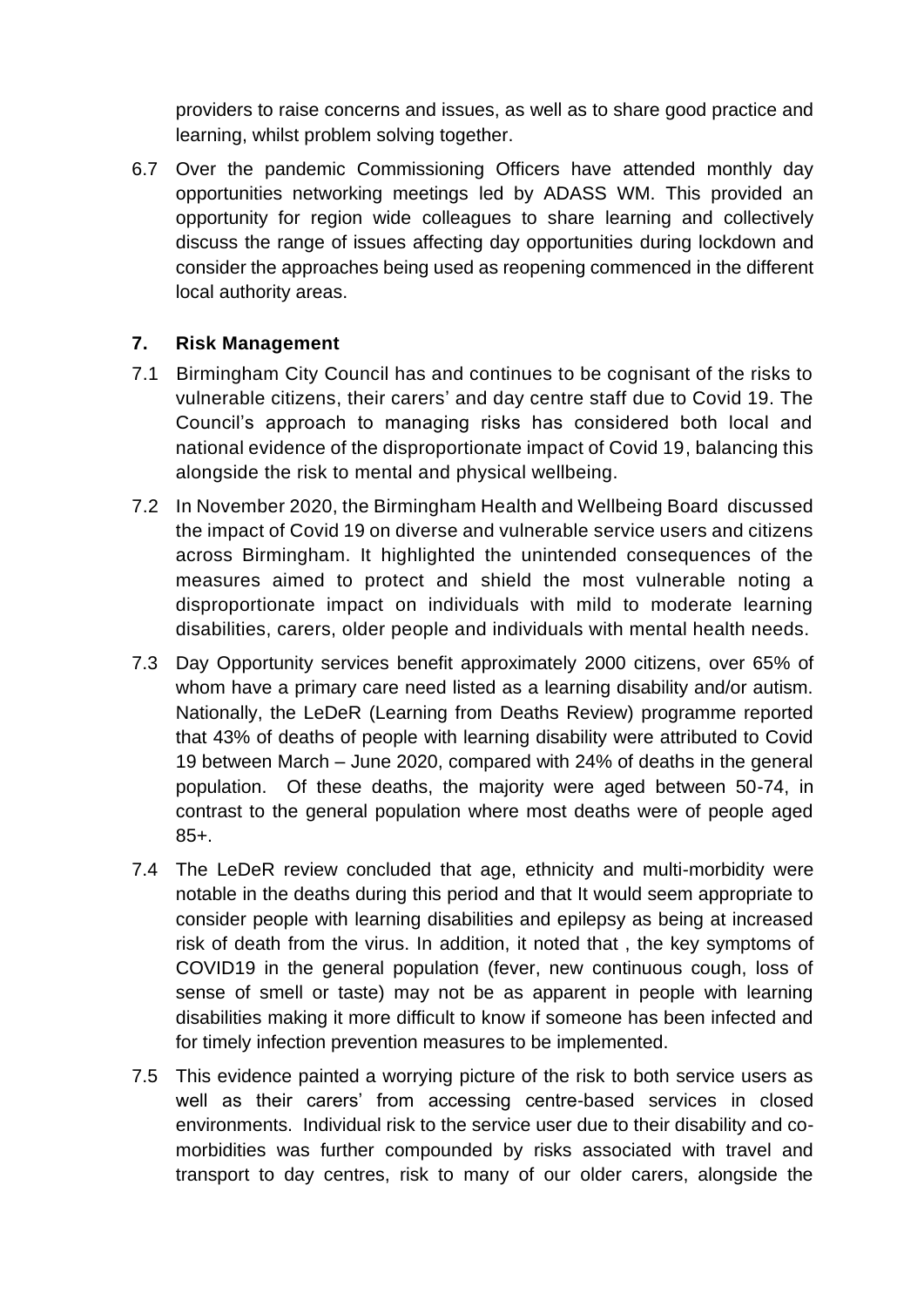challenge of implementing social distancing and infection control within some of the buildings from which services are delivered.

- 7.6 In response to these risks, day opportunity services adapted their centrebased offer to citizens to provide socially distanced home visits, provision of meals, shopping, on-line activities and classes in addition to safe and well checks. This approach sought to help citizens to retain their independence, support carers whilst also seeking to address the impact of isolation on mental and physical wellbeing.
- 7.7 With the easing of restrictions by the Government, the risks to Day opportunity service users and their carers still remains a concern and the Council has taken a cautious approach to re-opening to ensure it continues to protect the most vulnerable. This is in keeping with Government guidance: *"Maintaining physical distance indoors is still encouraged and the risk of reducing the need to distance needs to be balanced with factors such as an indoors setting, ventilation, number of people, client group and the risk to them and face coverings/PPE."* Updated 15th October 2021. **Current [government](https://www.gov.uk/guidance/covid-19-coronavirus-restrictions-what-you-can-and-cannot-do) guidance**
- 7.8 In preparing to re-open day centres and to minimise the risk to citizens, carers and staff, robust risk assessment processes were and continue to be implemented by each day centre. The key issues emerging from the initial risk assessments are identified below but it is worth noting, that these are compounded by the ability of some day centre citizens to fully comprehend and / or adhere to measures implemented to protect them. These measures include:
	- a) Having timely access to, and ability to wear PPE to protect staff and citizens (aprons, masks, face coverings, gloves)
	- b) Maintaining hand and respiratory hygiene.
	- c) Access to safe and efficient transport to and from day centres with consideration for social distancing whilst using transport.
	- d) Limiting provision of meals and refreshments whilst in day centres
	- e) Maintaining robust cleaning regimes to minimise spread of infection.
	- f) Appropriate signage to support social distancing and maintain distancing of care bubbles within day centres.
	- g) Maintaining social distancing within day centres which due to size of rooms can severely restrict capacity within rooms/facilities.
- 7.9 In undertaking the risk assessments, Trade Unions and BCC Safety Officers have supported the process for the BCC internal centres. Some BCC internal and external providers operate across multiple sites and these risks were also considered in the re-opening risk assessment process.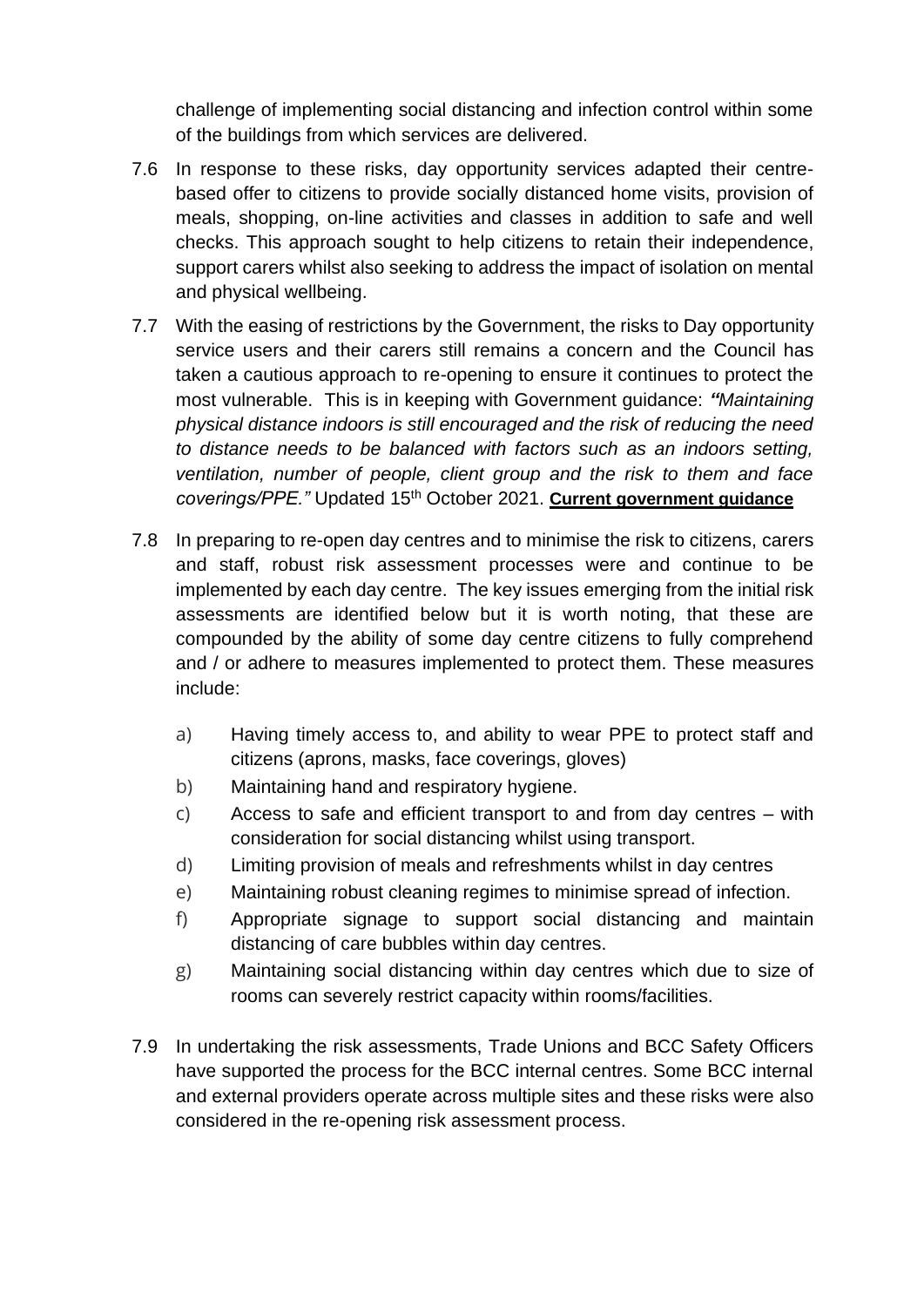# **8. Testing and Vaccinations**

- 8.1 All of the centres are applying rigorous testing regimes for staff and, where consent is given, citizens. Birmingham City Council has passed on £253,514.70 to day centre providers to assist with infection control and testing for re-opening.
- 8.2 Across September 2021, there were 18 incidences of staff testing positive and 11 citizens across all providers. In all cases the Local Health Protection Unit was notified as required and infection control responses initiated.
- 8.3 All internal and external providers are registered and signed up to the NHS Test and Trace national covid 19 testing programme for staff within day centres.
- 8.4 At 25th October external providers report 83% of staff having had first vaccination and 77% the second. Internal services report 74% of staff having had first vaccination and 73% the second. The vaccination rates change on a weekly basis and as such, Cabinet Members will be provided with the most up to date figures in December when the report is presented.

# **9. Next steps**

- 9.1 At the time of writing, it is recognised that there will, for the foreseeable future, continue be reduced capacity in day centres in line with current government guidance.
- 9.2 Additionally, as the threat of Covid 19 infections remains prominent, continuation of a hybrid recovery model will help to ensure continuity of service provision should there be further requirement to restrict access to building based services. It will therefore be essential for providers to continue to offer some level of outreach support for citizens when restrictions on numbers prevents their ability to access building based services. This means that citizens will continue for now, to have access to both building based and outreach / online day opportunity services.
- 9.3 With Winter approaching, regular communication will be maintained with providers to ensure that if there is any adverse impact because of increased infection rates and potential additional winter pressures then a timely response can be made to ensure citizens remain supported.
- 9.4 Equally important will be the need to capture and learn the lessons from the Covid 19 pandemic and any lasting impact on day opportunity services after at least 12 months of their being re-opened. The approach used to capture the learning will need to be co-produced with citizens, family, carers and providers as they have lived knowledge and experience of day opportunity services prior to and during the pandemic.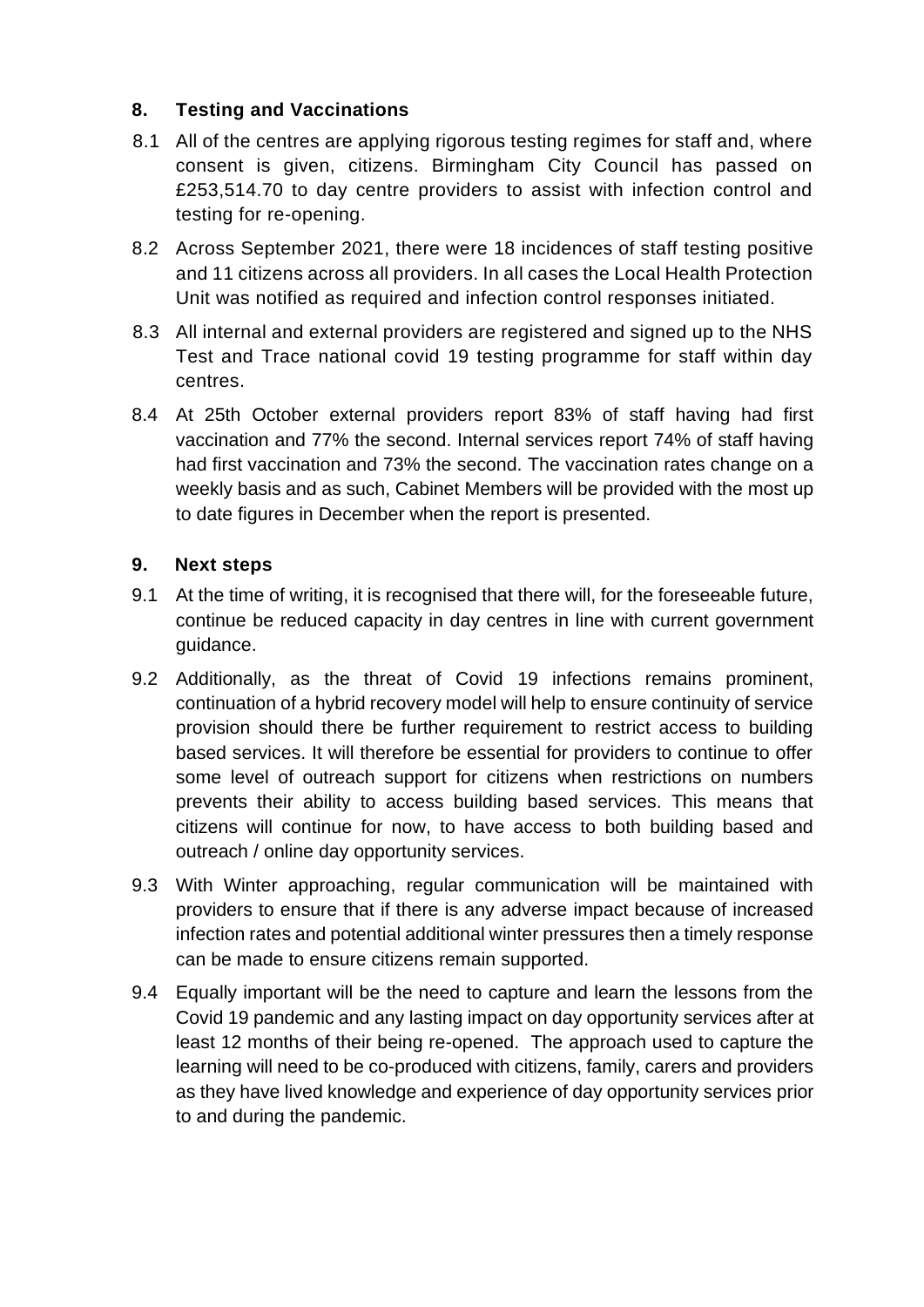# **10. Recommended Proposal**

#### 10.1 **That Cabinet approves:**

Permission to commission a co-production partner to support the delivery of a review of Day Opportunity Services in the light of the pandemic and any lasting impact.

To report to Cabinet in July 2022 with a proposal that will describe how the review will be co-produced and the required timescales for this to happen

## **11. Consultation**

#### 11.1 External

 There has not been any external consultation about the report. There continues to be regular communication and sharing of information with providers of day opportunities

## 11.2 Internal

 The Health and Social Care Overview and Scrutiny Committee were briefed about the re-opening of day centres on 23rd July 2021.

#### **12. Compliance Issues:**

# **12.1 How are the recommended decisions consistent with the City Council's priorities, plans and strategies?**

Ensuring access to Day Opportunities is consistent with the Council's Plan and Budget for 2018-2022 and supports the priority 'Birmingham, a fulfilling city to age well in'.

## **12.2 Legal Implications**

 The Council will continue to meet individual's unmet eligible needs in compliance with the Care Act 2014.

## **12.3 Financial Implications**

- I. The recommendations in this report does not commit the Council to expenditure outside confirmed allocated budgets.
- II. Our external day centre provision has a budget of £6.7m p/a. Covid restrictions and required health protection measures have limited the capacity of many day centres which, is creating a financial pressure. This cost is being mitigated within the Adult Social Care budget. While ongoing payments to providers is necessary to maintain stability in the market and comply with national covid relief